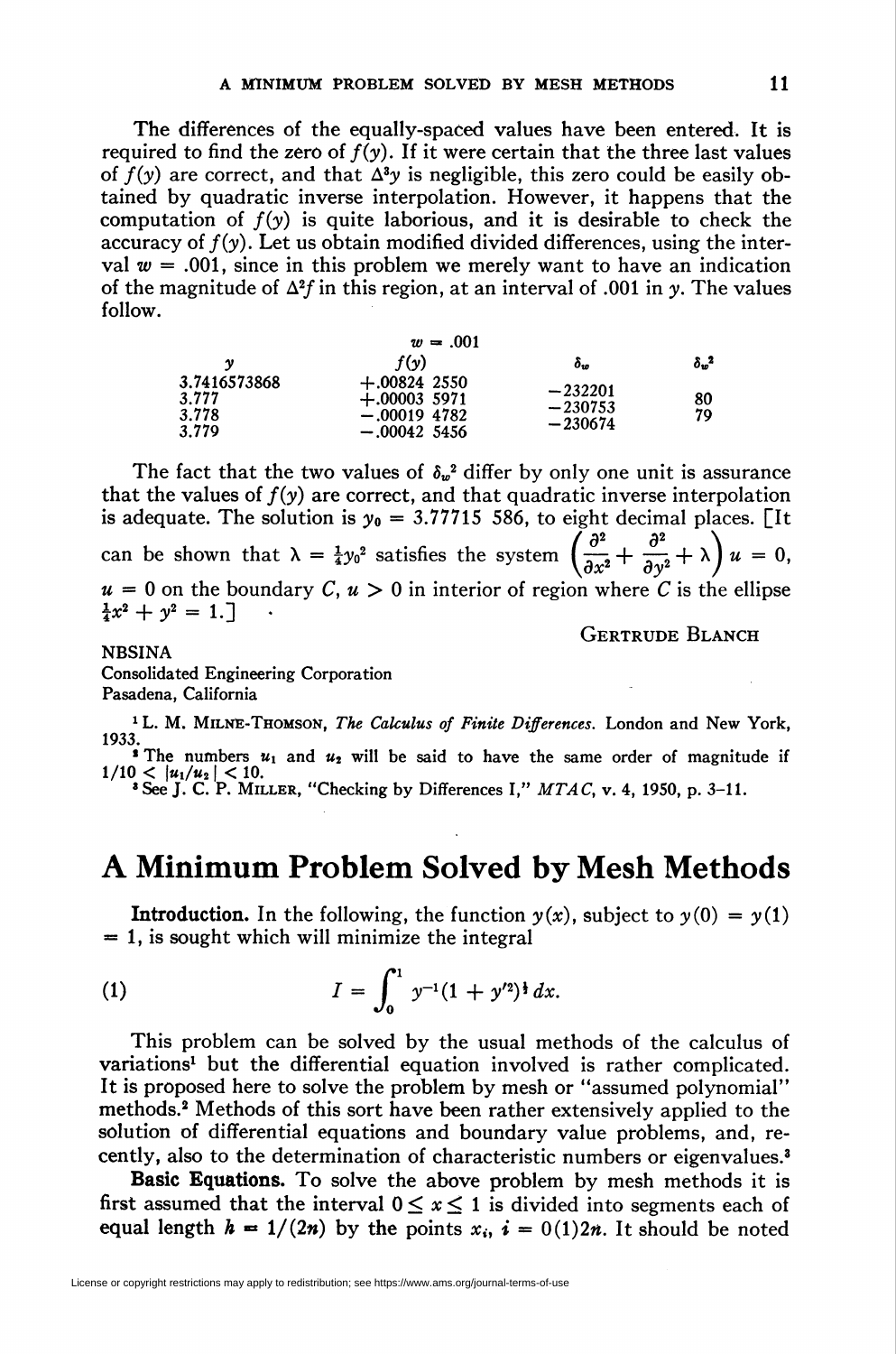that the solution will be symmetric about  $x = \frac{1}{2}$ ; hence only the portion  $0 \leq x \leq \frac{1}{2}$  need be considered together with the condition

$$
y'(\frac{1}{2}) = 0.
$$

We then write, using approximate integration,

(3) 
$$
I \approx 2 \sum_{i=1}^{n} 2hr_i/(y_i + y_{i-1})
$$

where

(4) 
$$
r_i = \{1 + h^{-2}(y_i - y_{i-1})^2\}^{\frac{1}{2}}
$$

so that I is now a function of  $y_j$  for  $j = 0(1)n$ . At a minimum we must have

(5) 
$$
\frac{\partial I}{\partial y_k} = 0, \quad k = 1, 2, \cdots, n-1.
$$

If we write

$$
s_k = y_k + y_{k-1}, \qquad g_k = (r_k/s_k) + (r_{k-1}/s_{k-1}),
$$
  
\n
$$
\rho_k = s_{k+1}r_{k+1}/(s_kr_k), \quad e_k = -h^2r_ks_kg_k,
$$

we can write equation (5) as

(6) 
$$
y_{k+1} = y_k + \rho_k (y_k - y_{k-1}) + e_{k+1}.
$$

The process of solution followed here is to assume a curve  $y(x)$  and use this to determine the  $\rho$ 's and  $e$ 's at mesh points. Then (6) provides a recurrence relation for determining new values of  $y_2, y_3, \dots, y_n$  which we write as  $Y_2, Y_3, \cdots, Y_n$  since the mid-point slope condition (2) is not as yet satisfied. Using second order deriving coefficients as given by SOUTHWELL<sup>2</sup> or MILNE<sup>4</sup> (p. 96–98) we calculate  $\overline{Y}_n'$  which usually is not zero. Then, letting  $y_i' = Y_i' - Y_n'$  so as to satisfy  $y_n' = 0$  we integrate  $y_i'$  by use of integrating coefficients<sup>2,4</sup> to get a new set of y's. The above process is then repeated.

The accompanying table shows results for three trials using  $h = 1/8$ and starting with  $y \equiv 1$ . An approximate value of  $\frac{1}{2}I$  was found for each assumed curve  $y(x)$ . These successive values, i.e.  $.5, .48148, .48144,$  indicate a minimum being reached.

|  | k |            | $y_k$ $y_k-y_{k-1}$ | $r_k$                                                                              | Sk                                             | ρr                                        | g <sub>k</sub>           | $e_k$                              | $\boldsymbol{Y_k}$ | $Y_k'$                    | $y_k$          |
|--|---|------------|---------------------|------------------------------------------------------------------------------------|------------------------------------------------|-------------------------------------------|--------------------------|------------------------------------|--------------------|---------------------------|----------------|
|  |   | 0.1.00000  |                     |                                                                                    |                                                | ---                                       | $\overline{\phantom{0}}$ | $\overline{\phantom{m}}$           | $1.00000 + .0625$  |                           | 1.00000        |
|  |   |            |                     |                                                                                    | 1 1.00000 .00000 1.00000 2.00000 1.00000       |                                           | $\overline{\phantom{a}}$ | $\overline{\phantom{m}}$           |                    | $1.00000 - .0625$         | 1.05469        |
|  |   |            |                     |                                                                                    | Run 1 2 1.00000 .00000 1.00000 2.00000 1.00000 |                                           |                          | $.50000 - .015625$ .984375 -.1875  |                    |                           | 1.09375        |
|  |   |            |                     |                                                                                    | 3 1.00000 .00000 1.00000 2.00000 1.00000       |                                           |                          | $.50000 - .015625$ .953125 - .3125 |                    |                           | 1.11719        |
|  |   |            |                     |                                                                                    | 4 1.00000 .00000 1.00000 2.00000 1.00000       |                                           |                          | $.50000 - .015625$ .906250 -.4375  |                    |                           | 1.12500        |
|  |   |            |                     |                                                                                    |                                                |                                           |                          |                                    |                    |                           |                |
|  |   | 0.1,00000  |                     | $\overline{\phantom{a}}$ and $\overline{\phantom{a}}$ and $\overline{\phantom{a}}$ |                                                |                                           |                          |                                    | 1.00000            |                           | .50504 1.00000 |
|  |   |            |                     |                                                                                    |                                                | 1 1.05469 .05469 1.09152 2.05469 1.003638 | $\overline{\phantom{a}}$ | $\overline{\phantom{m}}$           | 1.05469            |                           | .37000 1.05362 |
|  |   |            |                     |                                                                                    | Run 2 2 1.09375 .03906 1.04769 2.14844         | .99937                                    |                          | $.48553 - .01708$                  | 1.09250            |                           | .24124 1.09071 |
|  |   |            |                     |                                                                                    | 3 1.11719 .02344 1.01743 2.21094               | .99870                                    |                          | $.43512 - .01529$                  | 1.11500            |                           | .12268 1.11241 |
|  |   |            |                     |                                                                                    | 4 1.12500 .00781 1.00195 2.24219               | $\overline{\phantom{m}}$                  |                          | $.40744-.01430$                    | 1.12347            |                           | .00804 1.11953 |
|  |   |            |                     |                                                                                    |                                                |                                           |                          |                                    |                    |                           |                |
|  |   | 0, 1.00000 |                     |                                                                                    |                                                |                                           |                          |                                    | 1.00000            |                           | 49656 1.00000  |
|  |   |            |                     |                                                                                    | 1 1.05362 .05362 1.08812 2.05362 1.00096       |                                           | $\overline{\phantom{a}}$ |                                    | 1.05362            |                           | .36136 1.05358 |
|  |   |            |                     |                                                                                    | Run 3 2 1.09071 .03709 1.04309 2.14433         | .99971                                    |                          | $.48486 - .01695$                  | 1.09034            |                           | .23280 1.09064 |
|  |   |            |                     |                                                                                    | 3 1.11241 .02170 1.01496 2.20312               | .99976                                    |                          | $.43596 - .01523$                  | 1.11182            |                           | .11448 1.11234 |
|  |   |            |                     |                                                                                    | 4 1.11953 .00712 1.00162 2.23194               | $\overline{\phantom{0}}$                  |                          | $.41018 - 01433$                   |                    | $1.11896 - 00024$ 1.11947 |                |